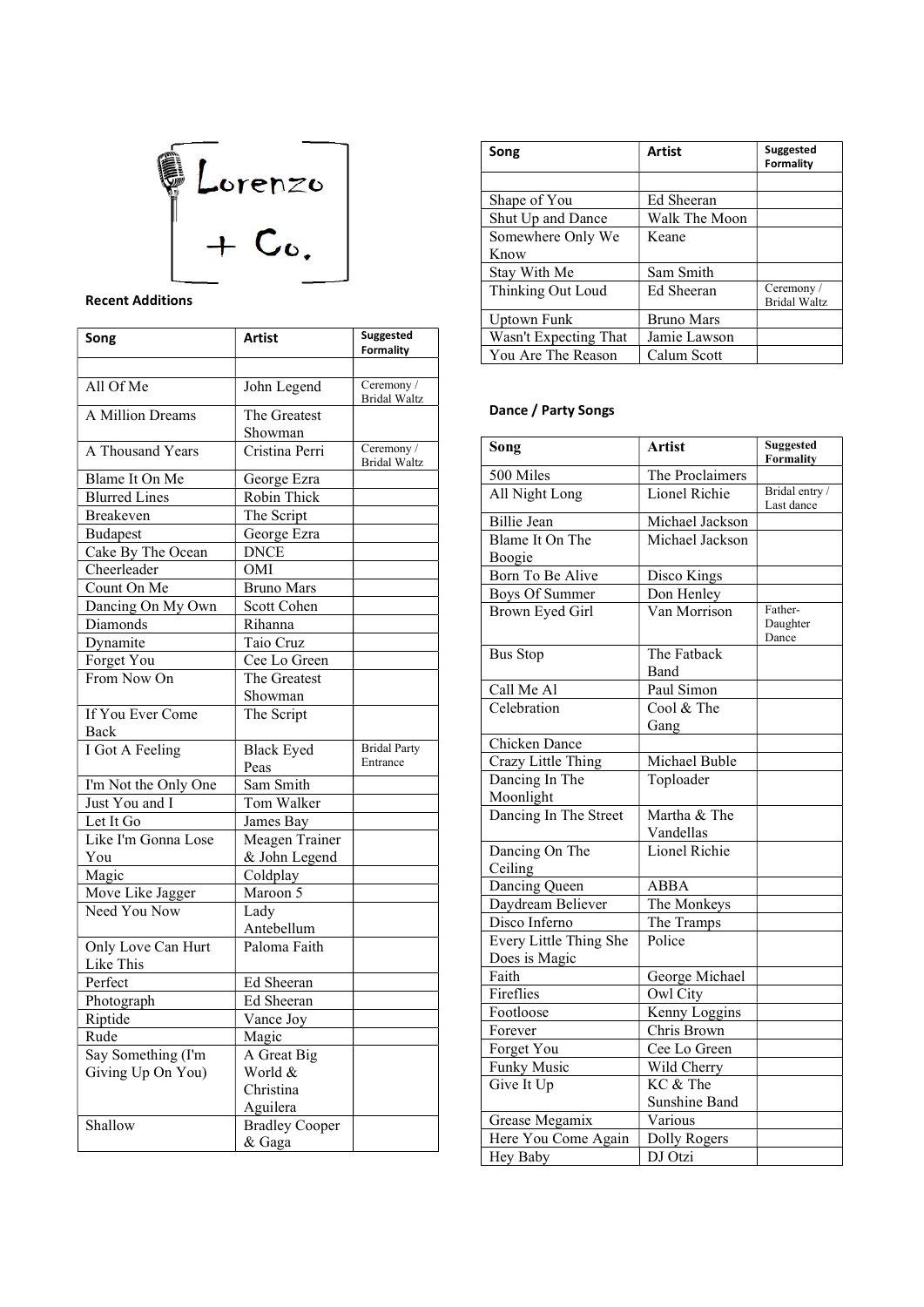| Hot Hot Hot<br>I Feel Good | Arrow<br>James Brown               |                                   |
|----------------------------|------------------------------------|-----------------------------------|
| Islands in the Stream      | Dolly Parton &                     |                                   |
|                            |                                    |                                   |
|                            | Kenny Rogers                       | Last Dance                        |
| I've Had The Time Of       | Bill Medley &                      |                                   |
| My Life<br>I Want You Back | Jennifer Warnes<br>Michael Jackson |                                   |
|                            |                                    |                                   |
| I Will Survive             | Aretha Franklin                    |                                   |
| I'm A Believer             | The Monkeys                        |                                   |
| I Just Can't Get           | Depeche Mode                       |                                   |
| Enough                     |                                    |                                   |
| I've Got You Babe          | Sony & Cher                        |                                   |
| Jessie's Girl              | Rick Springfield                   |                                   |
| Just The Way You Are       | <b>Bruno Mars</b>                  | Ceremony /<br><b>Bridal Waltz</b> |
| Kiss                       | Prince                             |                                   |
| La Bamba                   | Ritchie Valens                     |                                   |
| Like It Like That          | Guy Sebastian                      |                                   |
| Lets Go Crazy              | Prince                             |                                   |
| Let Me Entertain You       | Robbie                             |                                   |
|                            | Williams                           |                                   |
| Living On A Prayer         | Bon Jovi                           |                                   |
| Locked Out Of Heaven       | <b>Bruno Mars</b>                  |                                   |
| Love Foolosophy            | Jamiroquai                         |                                   |
| Love Generation            | <b>Bob Sinclar</b>                 |                                   |
| Love Is In The Air         | John Paul                          |                                   |
|                            | Young                              |                                   |
| Man in The Mirror          | Michael Jackson                    |                                   |
|                            |                                    |                                   |
|                            |                                    |                                   |
| Maria Maria                | Santana                            |                                   |
| <b>Mustang Sally</b>       | Wilson Pickett                     |                                   |
| My Girl                    | The                                | Father-                           |
|                            | Temptations                        | Daughter<br>Dance                 |
| Marry You                  | <b>Bruno Mars</b>                  |                                   |
| Nut Bush                   | Tina Turner                        |                                   |
| Oh What A Night            | Frankie Valley                     | <b>Last Dance</b>                 |
| Play That Funky            | Wild Cherry                        |                                   |
| Music                      |                                    |                                   |
| Pretty Woman               | Roy Orbison                        |                                   |
| Price Tag                  | Jessie J                           |                                   |
| Proud Mary                 | Tina Turner                        |                                   |
| Raise Your Glass           | Pink                               |                                   |
| River Deep Mountain        | Tina Turner                        |                                   |
| High                       |                                    |                                   |
| Rock DJ                    | Robbie                             |                                   |
|                            | Williams                           |                                   |
| Sexy Thing                 | Hot Chocolate                      |                                   |
| Sexual Healing             | Marvin Gaye                        |                                   |
| Simply The Best            | Tina Turner                        |                                   |
| Stayin Alive               | Bee Gees                           |                                   |
| Stuck In The Middle        | The Steve                          |                                   |
|                            | Miller Band                        |                                   |
| Summer Of 69               | Bryan Adams                        |                                   |
| Take On Me                 | Aha                                |                                   |
| The Way You Make           | Michael Jackson                    |                                   |
| Me Feel                    |                                    |                                   |

| Wake Me Up          | Aviici          |                   |
|---------------------|-----------------|-------------------|
| Wake Me Up          | George Michael  |                   |
| Wake Me Up Before   | WHAM            |                   |
| you Go Go           |                 |                   |
| Walking On Sunshine | Katrina And     |                   |
|                     | The Waves       |                   |
| We Are Young        | Fun             | <b>Last Dance</b> |
| When Love Comes To  | BB King / U2    |                   |
| Town                |                 |                   |
| <b>YMCA</b>         | The Village     |                   |
|                     | People          |                   |
| You Sexy Thing      | Hot Chocolate   |                   |
| You Should Be       | <b>Bee Gees</b> |                   |
| Dancing             |                 |                   |
| You're The Voice    | John Farnham    |                   |

## Rock n Roll / 50's

| Song                          | <b>Artist</b>         | <b>Suggested</b><br><b>Formality</b> |
|-------------------------------|-----------------------|--------------------------------------|
| All Shook Up                  | Elvis                 |                                      |
| <b>Blue Suede Shoes</b>       | Elvis                 |                                      |
| <b>Burning Love</b>           | Elvis                 |                                      |
| Crocodile Rock                | Elton John            |                                      |
| Da Do Run Run                 | The Crystals          |                                      |
| Do Wah Diddy                  | Manfred Mann          |                                      |
| Great Balls of Fire           | Jerry Lee Lewis       |                                      |
| Hound Dog                     | Elvis                 |                                      |
| I Can't Help Falling In       | Elvis                 | <b>Bridal Waltz</b>                  |
| Love                          |                       |                                      |
| I Saw Her Standing<br>There   | <b>Beatles</b>        |                                      |
| Its Not Unusual               | Tom Jones             |                                      |
| Jail House Rock               | Elvis                 |                                      |
| Johnny Be Good                | Chuck Berry           |                                      |
| Lets Twist Again              | Chubby                |                                      |
|                               | Checker               |                                      |
| Oh Donna                      | Ritchie Valens        |                                      |
| Rock Around The               | Bill Hayley &         |                                      |
| Clock                         | The Comets            |                                      |
| Run Around Sue                | Dion                  |                                      |
| Satisfaction                  | <b>Rolling Stones</b> |                                      |
| <b>Shack Your Tailfeather</b> | Ray Charles           |                                      |
| Shake Rattle & Roll           | Bill Hayley &         |                                      |
|                               | The Comets            |                                      |
| Superstition                  | Elvis                 |                                      |
| <b>Teddy Bear</b>             | Elvis                 |                                      |
| The Twist                     | Chubby                |                                      |
|                               | Checker               |                                      |
| The Wanderer                  | Dion                  |                                      |
| The Wonder of You             | Elvis                 | <b>Bridal Waltz</b>                  |
| Twist & Shout                 | The Beatles           |                                      |
| You'll Never Walk             | The Pacemakers        |                                      |
| Alone                         |                       |                                      |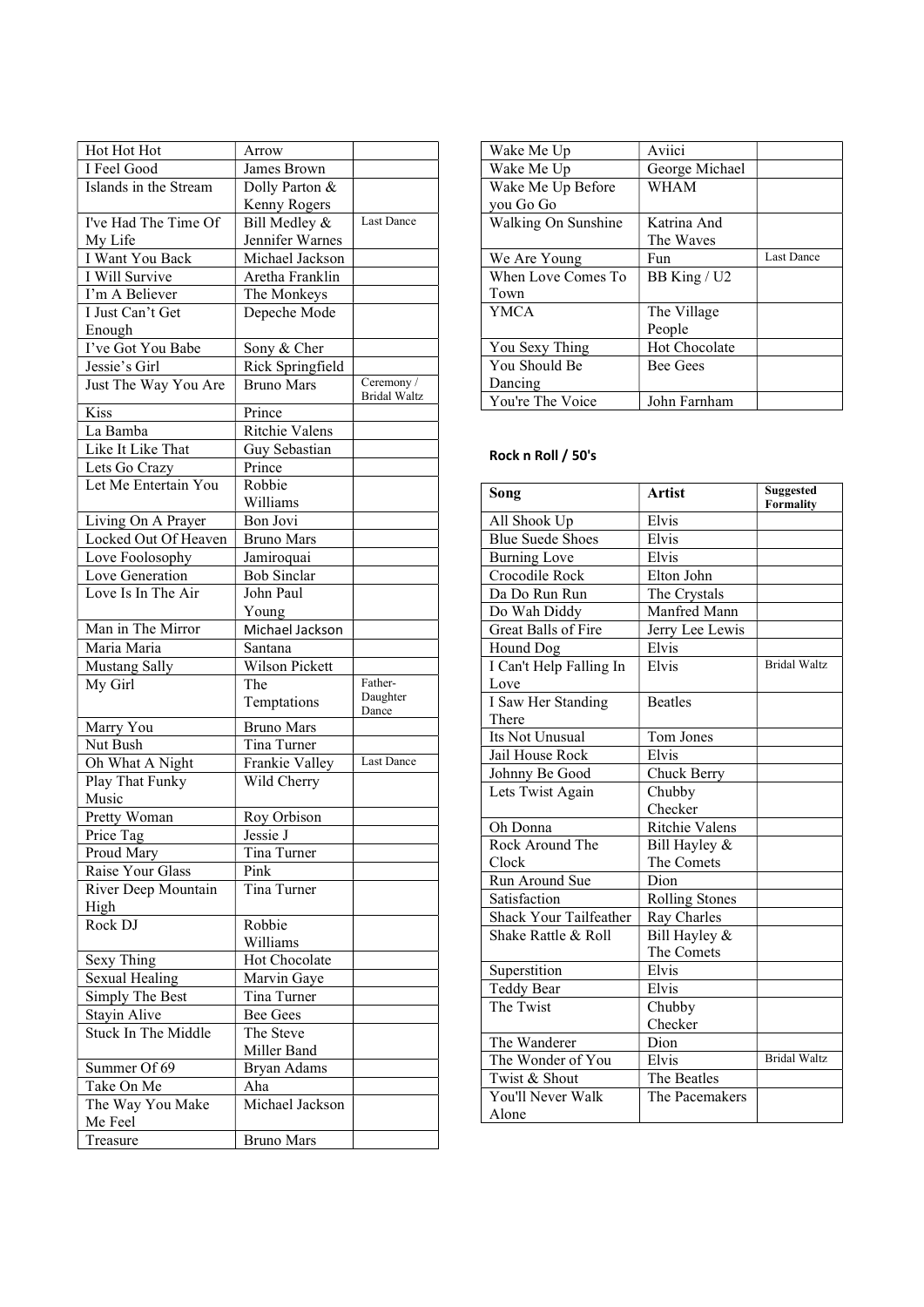## Easy Listening

| Song                       | <b>Artist</b>       | <b>Suggested</b><br>Formality     |
|----------------------------|---------------------|-----------------------------------|
| Amazing                    | Alex Lloyd          |                                   |
| Amazing                    | George Michael      |                                   |
| Angel                      | Sarah               |                                   |
|                            | McLachlan           |                                   |
| Angel of Mine              | Monica              |                                   |
| At Last                    | Etta James          | Ceremony /<br>Bridal Waltz        |
| All For Love               | Bryan Adams,        |                                   |
|                            | Sting, Rod          |                                   |
|                            | Stewart etc         |                                   |
| All You Need Is Love       | <b>Beatles</b>      | Bridal entry /<br>Last dance      |
| A Little Ray Of            | Axiom               | Father-                           |
| Sunshine                   |                     | Daughter<br>Dance                 |
| Ain't No Sunshine          | <b>Bill Withers</b> |                                   |
| Amazed                     | Lonestar            | Ceremony /                        |
|                            |                     | <b>Bridal Waltz</b>               |
| Another Day in             | Phil Collins        |                                   |
| Paradise                   |                     |                                   |
| Autumn                     | Paolo Nutini        |                                   |
| Baby Can I Hold You        | Tracey              |                                   |
| Tonight                    | Chapman             |                                   |
| Baby Come To Me            | James Ingram        |                                   |
| <b>Better Together</b>     | Jack Johnson        |                                   |
| Beautiful In My Eyes       | Joshua Kadison      | Ceremony /<br><b>Bridal Waltz</b> |
| Ben                        | Michael Jackson     |                                   |
| <b>Bridge Over Trouble</b> | Simon &             |                                   |
| Waters                     | Garfunkle           |                                   |
| <b>Burn For You</b>        | John Farnham        |                                   |
| <b>Butterfly Kisses</b>    | <b>Bob Carlisle</b> | Father-<br>Daughter<br>Dance      |
| Can You Feel The           | Elton John          | Bridal entry /                    |
| Love Tonight               |                     | Last dance                        |
| Candle In The Wind         | Elton John          |                                   |
| Careless Whispers          | George Michael      |                                   |
| Chasing Cars               | Snow Patrol         |                                   |
| Could you be the Most      | Prince              |                                   |
| Beautiful Girl in the      |                     |                                   |
| World                      |                     |                                   |
| Don't Let The Sun Go       | Elton John          |                                   |
| Down On Me                 |                     |                                   |
| Driftwood                  | Travis              |                                   |
| Daniel                     | Elton John          |                                   |
| <b>Endless Love</b>        | Lionel Richie       | Ceremony /<br><b>Bridal Waltz</b> |
| Everything                 | Michael Buble       | Ceremony /<br><b>Bridal Waltz</b> |
| Fallen                     | Lauren Hill         |                                   |
| Fast Love                  | George Michael      |                                   |
| Father and Son             | Cat Stevens         |                                   |
| February Song              | Josh Groban         |                                   |
| Feel                       | Robbie              |                                   |
|                            | Williams            |                                   |
| Feeling Good               | Michael Buble       |                                   |

| Feels Like Home                          | Chantal             |                     |
|------------------------------------------|---------------------|---------------------|
|                                          | Kreviazuk           |                     |
| Fields Of Gold                           | Sting               |                     |
| Forever Young                            | Alphaville          |                     |
| Fragile                                  | Sting               |                     |
| From This Moment                         | Shania Twain &      |                     |
|                                          | Bryan Adams<br>Mika |                     |
| <b>Happy Ending</b><br>Hero              | Enrique Iglesias    |                     |
| Give Me One Reason                       | Tracey              |                     |
|                                          | Chapman             |                     |
| Glory of Love                            | Peter Cetera        | Ceremony /          |
|                                          |                     | <b>Bridal Waltz</b> |
| Gravity                                  | John Mayer          |                     |
| Hallelujah                               | Leonard Cohen       |                     |
| Have I Told You                          | Van Morrison        | Ceremony /          |
| Lately                                   |                     | <b>Bridal Waltz</b> |
| Heaven                                   | <b>Brian Adams</b>  |                     |
| Hello                                    | Lionel Richie       |                     |
| Hey Jude                                 | John Lennon         |                     |
| Holding Back The                         | <b>Simply Years</b> |                     |
| Years                                    |                     |                     |
| Home                                     | Michael Buble       |                     |
| <b>Horses</b>                            | Darryl              |                     |
|                                          | <b>Braithwaite</b>  |                     |
| How Deep Is Your                         | <b>Bee Gees</b>     |                     |
| Love                                     |                     |                     |
| How Sweet It Is                          | James Taylor        |                     |
| How Long Will I Love<br>You              | Ellie Goulding      |                     |
| I Guess That's Why                       | Elton John          |                     |
| They Call It The Blues                   |                     |                     |
| I'm Yours                                | Jason Mraz          | Ceremony /          |
|                                          |                     | <b>Bridal Waltz</b> |
| In The Air Tonight                       | Phil Collins        |                     |
| Iris                                     | Goo Goo Dolls       |                     |
| I Loved Her First                        | Heartland           | Father-<br>Daughter |
|                                          |                     | Dance               |
| I'll Be There                            | Michael Jackson     |                     |
| Imagine                                  | John Lennon         |                     |
| I Finally Found                          | Brian Adams &       | <b>Bridal Waltz</b> |
| Someone                                  | <b>Barbara</b>      |                     |
|                                          | Streisand           |                     |
| I Got You Babe                           | Sony & Cher         |                     |
| It Had Better Be                         | Michael Buble       |                     |
| Tonight                                  |                     |                     |
| I Wont Give Up                           | Jason Mraz          |                     |
| I Wont Let Go                            | Rascal Flats        | <b>Bridal Waltz</b> |
| I Wont Let You Go                        | James Morrison      |                     |
| If This Is It                            | Newton              |                     |
|                                          | Faulkner            |                     |
| If You Can Only See<br>If You Don't Know | Tonic               |                     |
|                                          | Simply Red          |                     |
| Me By Now<br>Jealous Guy                 | John Lennon         |                     |
| Just The Two Of Us                       | <b>Bill Withers</b> |                     |
|                                          |                     |                     |
| Just The Way You Are                     | <b>Billie Joel</b>  |                     |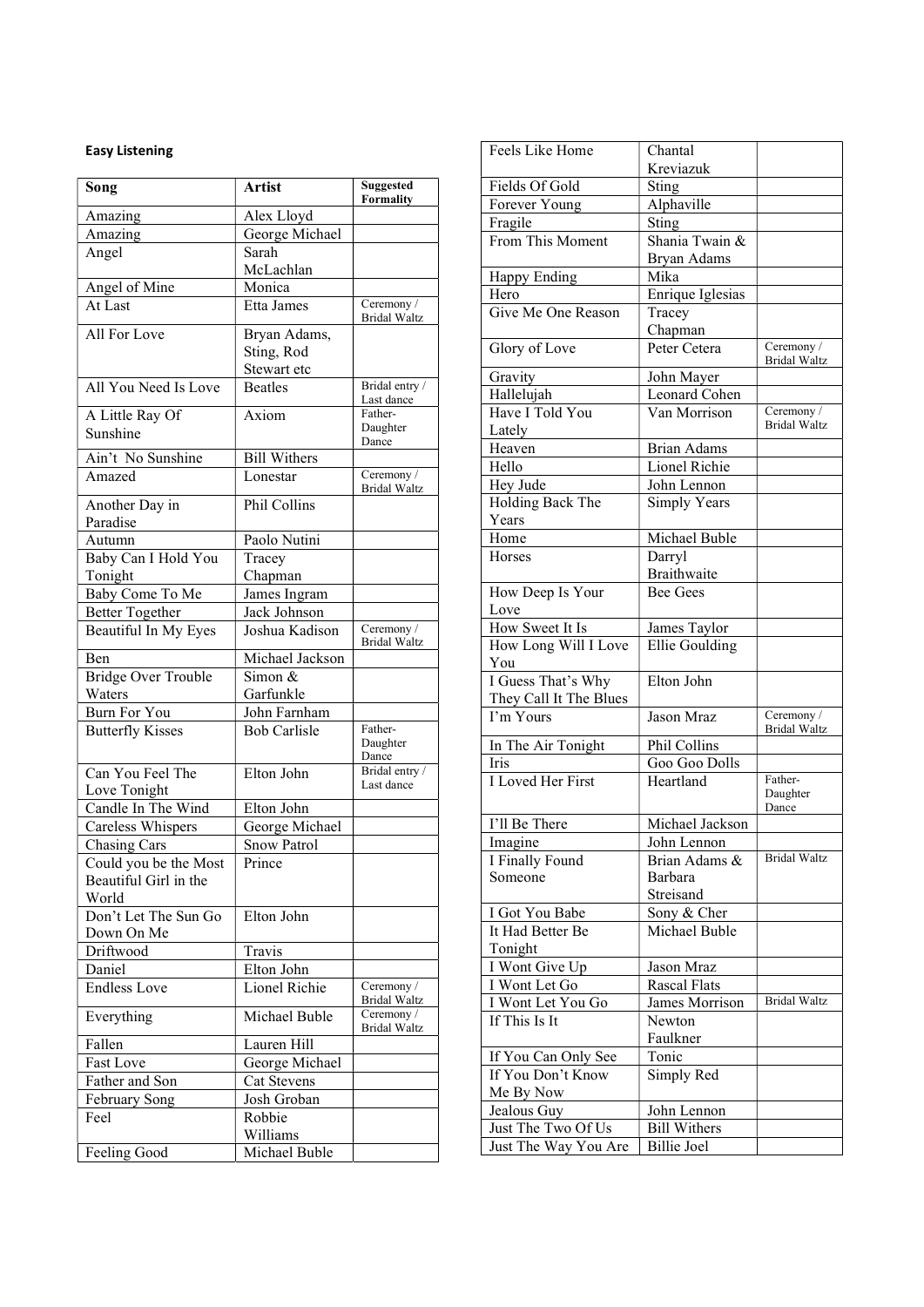|                                             | Des'ree                     |                                   |
|---------------------------------------------|-----------------------------|-----------------------------------|
| Kissing You<br>Love Really Hurts            | <b>Billy Ocean</b>          |                                   |
| Without You                                 |                             |                                   |
|                                             |                             | <b>Bridal Waltz</b>               |
| Lucky                                       | Jason Mraz                  |                                   |
| Lady In Red                                 | Chris De Burgh              |                                   |
| Layla                                       | Eric Clapton                |                                   |
| Lean On Me                                  | <b>Bill Withers</b>         |                                   |
| Leave Your Hat On                           | Joe Cocker                  |                                   |
| Let It Be                                   | The Beatles                 |                                   |
| Lets Stay Together                          | Al Green                    |                                   |
| Like Only a Woman                           | Brian                       |                                   |
| Can                                         | McFadden                    |                                   |
| More Than Words                             | Extreme                     |                                   |
|                                             | Lionel Richie               |                                   |
| My Destiny                                  |                             |                                   |
| Nights In White Satin                       | The Moody                   |                                   |
|                                             | <b>Blues</b>                |                                   |
| Nikita                                      | Elton John                  |                                   |
| Nothing On You Baby                         | <b>Bruno Mars</b>           |                                   |
| One More Try                                | George Michael              |                                   |
| Out Of Reach                                | Des'ree                     |                                   |
| Penny Lover                                 | Lionel Richie               |                                   |
| Piano Man                                   | <b>Billy Joel</b>           |                                   |
| Purple Rain                                 | Prince                      |                                   |
| Rocket Man                                  | Elton John                  |                                   |
|                                             |                             |                                   |
| Rolling In The Deep                         | Adele                       |                                   |
| Roxanne                                     | Police / George             |                                   |
|                                             | Michael                     |                                   |
| Sailing                                     | Rod Stewart                 |                                   |
| She                                         | Elvis Cosello               |                                   |
| She's The One                               | Robbie                      | <b>Bridal Waltz</b>               |
|                                             | Williams                    |                                   |
| She Will Be Loved                           | Maroon 5                    |                                   |
|                                             |                             |                                   |
| Stand By Me                                 |                             |                                   |
|                                             | Ben E King                  |                                   |
| Stand By Me                                 | John Lennon                 |                                   |
| Stand By My Woman                           | Lenny Kravitz               |                                   |
| Stuck On You                                | Lionel Richie               |                                   |
| Suddenly                                    | <b>Billy Ocean</b>          |                                   |
| <b>Sunday Morning</b>                       | Maroon 5                    |                                   |
| Someone Like You                            | Adele                       |                                   |
| Somewhere Over the                          |                             | Ceremony                          |
| Rainbow                                     |                             |                                   |
| Talk It Over                                | Grayson Hugh                |                                   |
| Tears In Heaven                             | Eric Clapton                |                                   |
| The A Team                                  | Ed Sherran                  |                                   |
| This I Promise You                          | Ronan Keating               | Ceremony /<br><b>Bridal Waltz</b> |
|                                             |                             |                                   |
| This Masquerade                             | Gorge Benson                |                                   |
| This Old Love                               | Lior                        |                                   |
| This Years Love                             | David Grey                  |                                   |
| Three Times A Lady                          | Lionel Richie               |                                   |
| Time After Time                             | Cyndi Lauper                |                                   |
| Tiny Dancer                                 | Elton John                  |                                   |
| To Be With You                              | Mr Big                      |                                   |
| True Colors                                 | Cyndi Lauper                |                                   |
| <b>Turning Tables</b>                       | Adele                       |                                   |
| Twenty Good Reasons<br>The Blowers Daughter | Thirsty Merc<br>Damien Rice |                                   |

|                         |                    | Daughter                          |
|-------------------------|--------------------|-----------------------------------|
|                         |                    | Dance /                           |
|                         |                    | Ceremony /<br><b>Bridal Waltz</b> |
| The Book Of Love        | Peter Gabriel      | Ceremony/                         |
|                         |                    | <b>Bridal Waltz</b>               |
| The Power of Love       | Frankie Goes to    | <b>Bridal Waltz</b>               |
|                         | Hollywood          |                                   |
| Wicked Games            | Chris Isaac        |                                   |
| Unchain My Heart        | Joe Cocker         |                                   |
| Unchained Melody        | The Righteous      |                                   |
|                         | <b>Brothers</b>    |                                   |
| <b>Used To Love You</b> | John Legend        |                                   |
| Waiting For The         | John Mayer         |                                   |
| World To Change         |                    |                                   |
| Walking In Memphis      | Marc Cohn          |                                   |
| When Doves Cry          | Prince             |                                   |
| When I See You Smile    | <b>Bad English</b> |                                   |
| Whisper Your Name       | Harry Connick      |                                   |
|                         | Jr                 |                                   |
| When You Say            | Ronan Keating      | Ceremony /                        |
| Nothing At All          |                    | <b>Bridal Waltz</b>               |
| With A Little Help      | Joe Cocker         |                                   |
| From Your Friends       |                    |                                   |
| Without You             | David Guetta       |                                   |
| Woman                   | The Beatles        |                                   |
| Wonderful Tonight       | Eric Clapton       |                                   |
| Wonderwall              | Oasis              | Ceremony /<br><b>Bridal Waltz</b> |
| Yellow                  | Coldplay           |                                   |
| You're my Best Friend   | Queen              |                                   |
| You're the Inspiration  | Chicago            |                                   |
| Your Song               | Elton John         | Ceremony /<br><b>Bridal Waltz</b> |
| You And Me              | Lifehouse          |                                   |
| You Give Me             | James Morrison     |                                   |
| Something               |                    |                                   |
| You May be the most     | Prince             |                                   |
| Beautiful Girl in the   |                    |                                   |
| World                   |                    |                                   |
| You To Me Are           | The Real Thing     |                                   |
| Everything              |                    |                                   |
| Your Body Is A          | John Mayer         |                                   |
| Wonderland              |                    |                                   |

### Rock

| Song                 | Artist        | Suggested<br>Formality |
|----------------------|---------------|------------------------|
| Africa               | Toto          |                        |
| All I Want Is You    | U2            |                        |
| Angel Of Harlem      | U2.           |                        |
| Angels               | Robbie        |                        |
|                      | Williams      |                        |
| April Sun In Cuba    | Dragon        |                        |
| <b>Bad Day</b>       | Daniel Powter |                        |
| <b>Beautiful Day</b> | U2.           |                        |
| Better Be Home Soon  | Crowded House |                        |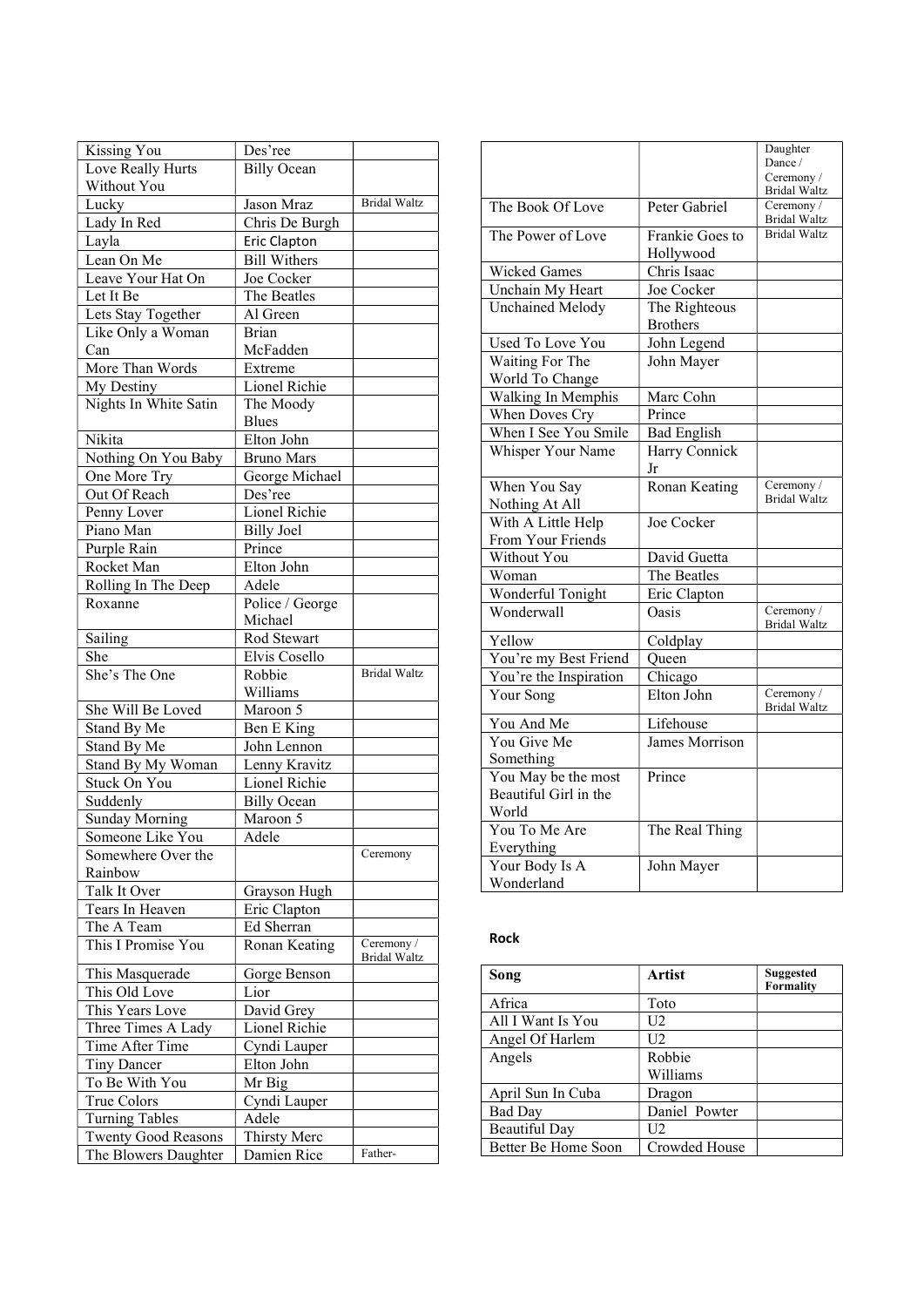| Better Man                      | Pearl Jam             |  |
|---------------------------------|-----------------------|--|
| <b>Better Man</b>               | Robbie                |  |
|                                 | Williams              |  |
| Crazy Love                      | Van Morrison          |  |
| Easy                            | Commodores            |  |
| Dock Of The Bay                 | <b>Bill Withers</b>   |  |
| Don't Dream It's Over           | Crowded House         |  |
| Don't Hold Back                 | Potbelleez            |  |
| Drift Away                      | Doobie Brothers       |  |
| Drops Of Jupiter                | Train                 |  |
| Eagle Rock                      | Daddy Cool            |  |
| Even When I'm                   | Leonardo's            |  |
| Sleeping                        | <b>Bride</b>          |  |
| Every Breath You                | Police                |  |
| Take                            |                       |  |
| <b>Flame Trees</b>              | Jimmy Barnes          |  |
| Georgy Porgy                    | Toto                  |  |
| Gloria                          | Laura Branigan        |  |
| Here Comes The Rain             | Annie Lennox          |  |
| Hey Soul Sister                 | Train                 |  |
| Higher Love                     | Steve Winwood         |  |
| Hotel California                | The Eagles            |  |
| Hurts So Good                   | John                  |  |
|                                 | Mellencamp            |  |
| If This Is It                   | Huey Lewis and        |  |
|                                 | the News              |  |
| I Cant Stand The Rain           | Tina Turner           |  |
| I Don't Want To Miss<br>A Thing | Aerosmith             |  |
| I Don't Want to Talk            | Rod Stewart           |  |
| About It                        |                       |  |
| I Still Haven't Found           | U2                    |  |
| Khe Sanh                        | Cold Chisel           |  |
| Kiss From A Rose                | Seal                  |  |
| Knocking On Heavens             | Bob Dylan             |  |
| Door                            |                       |  |
| Light My Fire                   | The Doors             |  |
| <b>Lightening Crashes</b>       | Live                  |  |
| Living On A Prayer              | Bon Jovi              |  |
| Long Train Running              | Jimmy Barnes          |  |
| Long Way to the Top             | AC DC                 |  |
| Love Foolosophy                 | Jamiroquai            |  |
| Mr Jones                        | <b>Counting Grows</b> |  |
| My Happiness                    | Powder Finger         |  |
| Never Let You Go                | Evermore              |  |
| Never Tear Us Apart             | INXS                  |  |
| One                             | U2 & Mary J           |  |
|                                 | Blige                 |  |
| Pictures Of You                 | The Last              |  |
|                                 | Goodnight             |  |
| Radio Gaga                      | Queen                 |  |
| Rain                            | Dragon                |  |
| Ride Like the Wind              | Christophe            |  |
|                                 | Cross                 |  |
| Right On The Tip Of             | Diesel                |  |
| My Tongue                       |                       |  |
|                                 |                       |  |

| Save Tonight             | Eagle Eye           |
|--------------------------|---------------------|
|                          | Cherry              |
| Sex on Fire              | Kings of Leon       |
| Smile                    | Uncle Cracker       |
| Smooth                   | Santana             |
| Stairway to Heaven       | Led Zeppelin        |
| Sure Know Something      | <b>Kiss</b>         |
| Sweet Child              | <b>Guns N Roses</b> |
| <b>Sweetest Thing</b>    | U <sub>2</sub>      |
| <b>Tainted Love</b>      | Soft Cell           |
| This Love                | Maroon 5            |
| Time Of Your Life        | Greenday            |
| Tip of Your Tongue       | <b>Diesel</b>       |
| Under The Bridge         | Red Hot Chili       |
|                          | Peppers             |
| Viva La Vida             | Coldplay            |
| Wanted Dead of Alive     | Bon Jovi            |
| We Will Rock You         | Queen               |
| <b>Where The Streets</b> | U <sub>2</sub>      |
| Have No Name             |                     |
| Where Ever I Lay My      | Paul Young          |
| Hat                      |                     |
| Wild World               | <b>Cat Stevens</b>  |
| With Arms Wide Open      | Creed               |
| With Or Without You      | U <sub>2</sub>      |
| Working Class Man        | <b>Jimmy Barnes</b> |
| You Get What You         | <b>New Radicals</b> |
| Give                     |                     |
| You Got It               | Roy Orbison         |

# RnB / Soul / Reggae

| Song                       | <b>Artist</b>                   | Suggested<br><b>Formality</b>     |
|----------------------------|---------------------------------|-----------------------------------|
| All My Life                | K-C & Jojo                      | Ceremony /<br><b>Bridal Waltz</b> |
| Always On The Run          | Lenny Kravitz                   |                                   |
| Are You Gonna Go<br>My Way | Lenny Kravitz                   |                                   |
| As                         | George Michael<br>& May J Blige |                                   |
| Ascension                  | Maxwell                         |                                   |
| <b>Black And Gold</b>      | Sam Sparro                      |                                   |
| Closer                     | Neo                             |                                   |
| Crazy                      | Gnarls Barkley                  |                                   |
| Fast Car                   | Tracey                          |                                   |
|                            | Champman                        |                                   |
| Fly Away                   | Lenny Kravitz                   |                                   |
| Give Me The Night          | George Benson                   |                                   |
| I Believe I Can Fly        | R Kelly                         |                                   |
| I Can't Help Falling In    | <b>UB40</b>                     | <b>Bridal Waltz</b>               |
| Love                       |                                 |                                   |
| I Try                      | Mary Gray                       |                                   |
| Is This Love               | Bob Marley                      |                                   |
| Isn't She Lovely           | Stevie Wonder                   | Father-<br>Daughter<br>Dance      |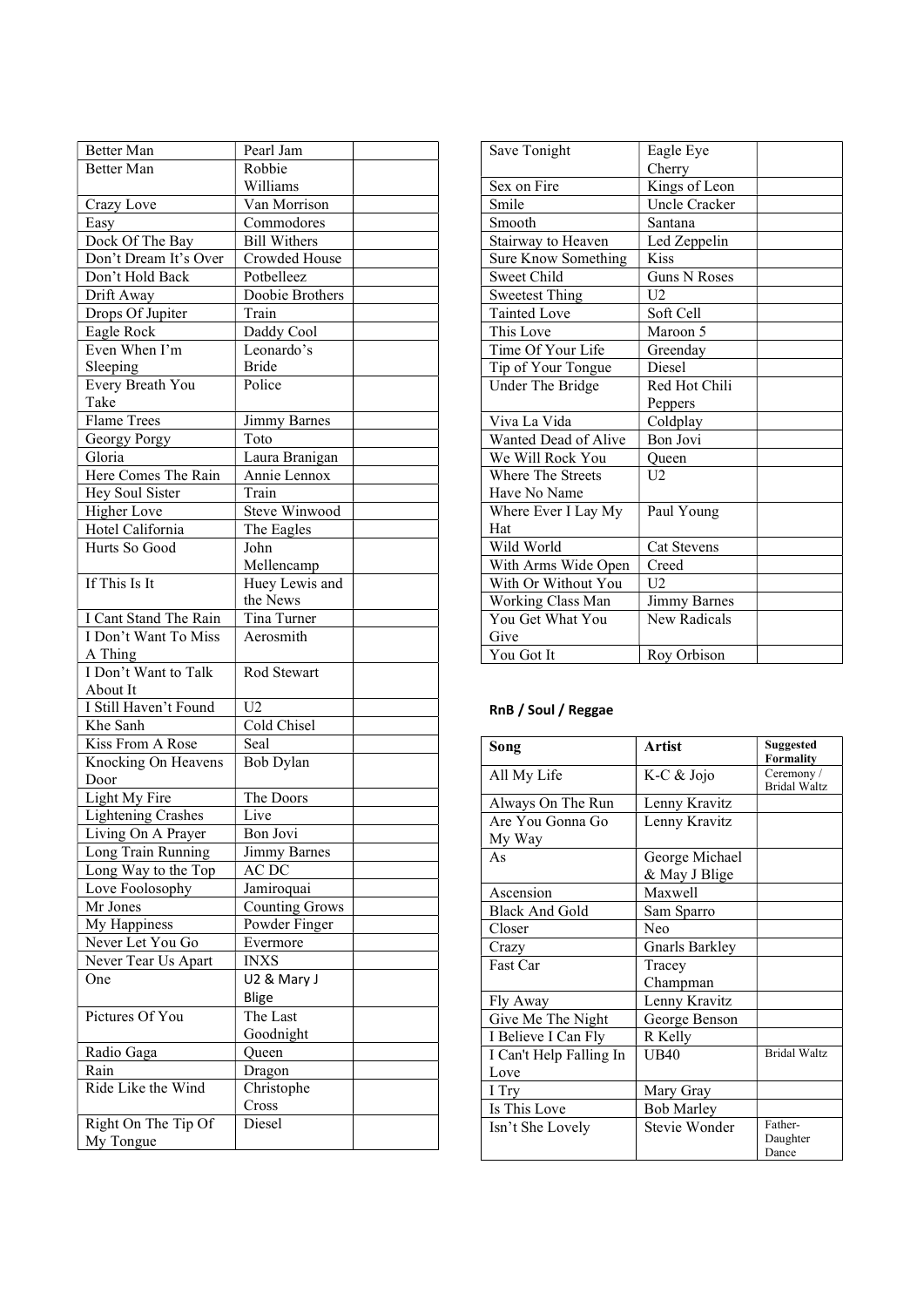| Lovely Day             | <b>Bill Withers</b>    |  |
|------------------------|------------------------|--|
| Love The One You're    | <b>Luther Vandross</b> |  |
| With                   |                        |  |
| Love Rears Its Ugly    | Living Colour          |  |
| Head                   |                        |  |
| <b>Master Blaster</b>  | Stevie Wonder          |  |
| Never To Much          | <b>Luther Vandross</b> |  |
| New York               | Alicia Keys            |  |
| Nightshift             | Marven Gaye            |  |
| No One                 | Alicia Keys            |  |
| No Woman No Cry        | <b>Bob Marley</b>      |  |
| On Broadway            | George Benson          |  |
| <b>Ordinary People</b> | John Legend            |  |
| Ribbon In The Sky      | Stevie Wonder          |  |
| September              | Earth, Wind &          |  |
|                        | Fire                   |  |
| Sign; Sealed;          | Stevie Wonder          |  |
| Delivered              |                        |  |
| Sign Your Name         | <b>Terence Trent</b>   |  |
|                        | Darby                  |  |
| So High                | John Legend            |  |
| Sweat (A La La Song)   | Inner CIrcle           |  |
| This will be (An       | Natalie Cole           |  |
| Everlasting Love)      |                        |  |
| Valerie                | Amy                    |  |
|                        | Whinehouse             |  |
| What's Going On        | Marvin Gaye            |  |
| When a Man Loves a     | Percy Sledge           |  |
| Woman                  |                        |  |
| Young And Beautiful    | Lana Del Rey           |  |

## Jazz Songs

| Song                       | <b>Artist</b>      | <b>Suggested</b> |
|----------------------------|--------------------|------------------|
|                            |                    | <b>Formality</b> |
| Beyond The Sea             | <b>Bobby Darin</b> |                  |
| Come Fly With Me           | Frank Sinatra      |                  |
| Fever                      | Michael Buble      |                  |
| Fly Me To The Moon         | Frank Sinatra      |                  |
| Georgia On My Mind         | Ray Charles        |                  |
| It Had To Be You           | Frank Sinatra      |                  |
| I've Got You Under         | Frank Sinatra      |                  |
| My Skin                    |                    |                  |
| Moondance                  | Van Morrison       |                  |
| My Way                     | Frank Sinatra      |                  |
| Nature Boy                 | George Benson      |                  |
| New York, New York         | Frank Sinatra      |                  |
| Quando, Quando,            | Endelbert          |                  |
| Ouando                     | Humperdinck        |                  |
| Save The Last Dance        | Michael Buble      |                  |
| <b>Sentimental Reasons</b> | Various            |                  |
| Strangers In The Night     | Frank Sinatra      |                  |
| Summertime                 | Ella Fitzgerald    |                  |
| Sway                       | Michael Buble      |                  |
| That's Amore               | Dean Martin        |                  |
| The Way You Look           | Frank Sinatra      |                  |

| Tonight          |               |  |
|------------------|---------------|--|
| What a Wonderful | Louis         |  |
| World            | Armstrong     |  |
| What A Wonderful | Nat King Cole |  |
| World            |               |  |

## Italian Songs

| Song                                     | <b>Artist</b>   | <b>Suggested</b><br><b>Formality</b> |
|------------------------------------------|-----------------|--------------------------------------|
| Ave Maria                                | Pavarotti       |                                      |
| <b>Besame Mucho</b>                      | Andrea Bocelli  |                                      |
| Buona Sera Signorina                     | Dean Martin     |                                      |
| Caruso                                   | Pavarotti       |                                      |
| Ce La Luna Mezz O                        |                 |                                      |
| Mare                                     |                 |                                      |
| Chitarra Souna Piu                       | Nicola Di Bari  |                                      |
| Piano                                    |                 |                                      |
| Con Te Partiro                           | Andrea Bocelli  |                                      |
| Guarda                                   |                 |                                      |
| I Belong To You                          | Eros &          |                                      |
|                                          | Anastasia       |                                      |
| Il Mio Amore Per Te                      | Eros            |                                      |
| Il Mondo                                 | Patricio Buone  |                                      |
| Il Tuo Mondo                             | Claudio Villa   |                                      |
| La Mia Via (My Way)                      |                 |                                      |
| Lauretta Mia                             | Enrico Musiani  | Father-<br>Daughter<br>Dance         |
| L'Italiano                               | Toto Cutugno    |                                      |
| L'unica Donna Per Me                     |                 |                                      |
| Madeletta Primavera                      | Patrzio Buanne  |                                      |
| Mama                                     |                 |                                      |
| Mambo Italiano                           | Dean Martin     |                                      |
| Mi Rialzerai (You                        |                 |                                      |
| Raise Me Up)                             |                 |                                      |
| Notte di Luce (Nights<br>in White Satin) |                 |                                      |
| Oh My Papa                               |                 |                                      |
| O Sole Mio                               | Pavarotti       |                                      |
| Parla Piu Piano (Speak                   | Pavarotti       |                                      |
| Softly Love)<br>Paese                    | Nicola Di Bari  |                                      |
| Perfect                                  | Ed Sheeran &    |                                      |
|                                          | Andrea Bocelli  |                                      |
| Portami a Ballare                        |                 |                                      |
| Quando Quando                            |                 |                                      |
| Rose Rosse                               | Massimo         |                                      |
|                                          | Ranieri         |                                      |
| Sara Preche Ti Amo                       | Ricchi e Poveri |                                      |
| Senze Catane                             | Il Divo         |                                      |
| (Unchained Melody)                       | (half English / |                                      |
|                                          | half Italian)   |                                      |
| Solo Per Te                              | Negramaro       |                                      |
| Tarantella                               |                 |                                      |
| The Prayer                               | Andrea Bocelli  |                                      |